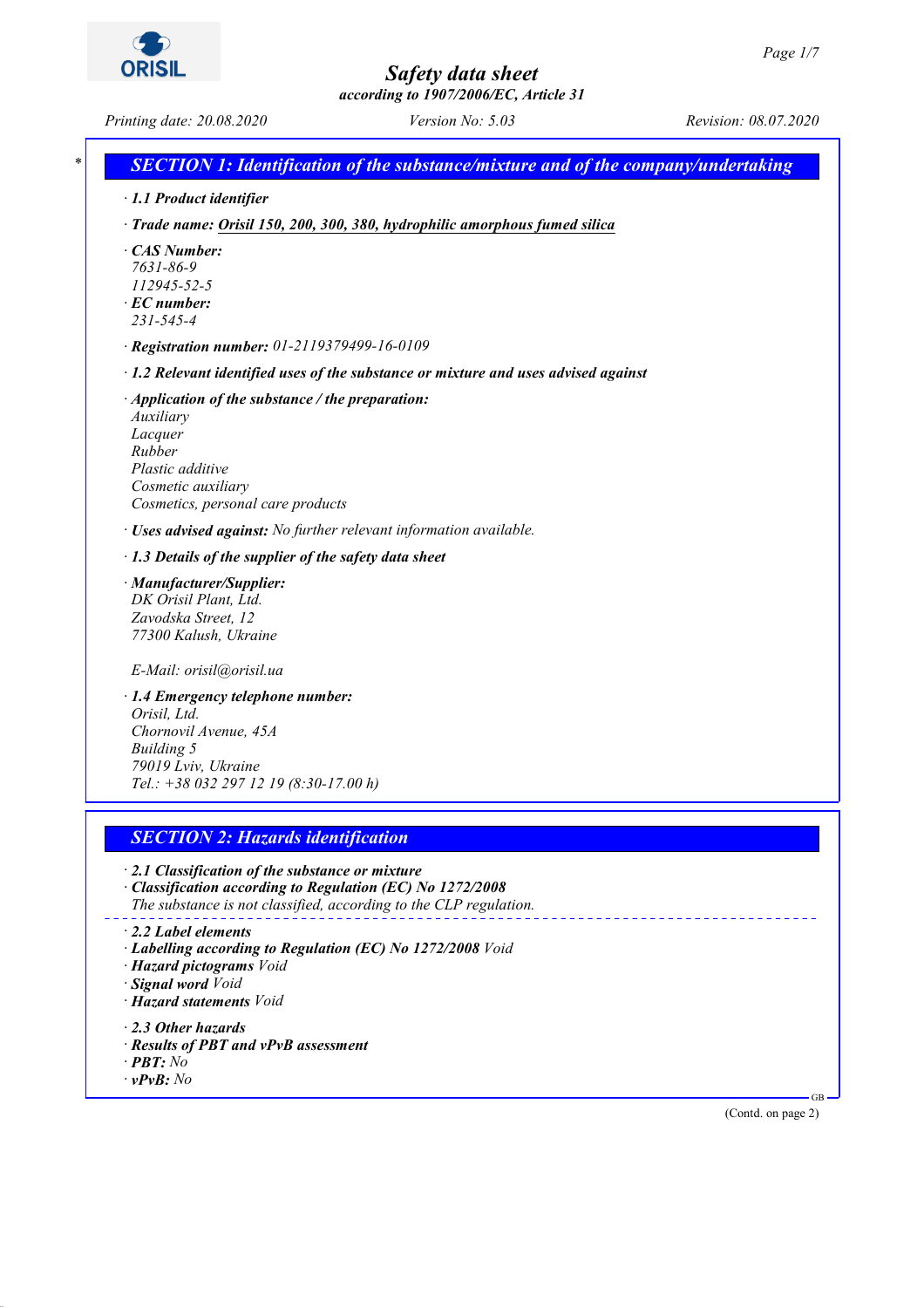*according to 1907/2006/EC, Article 31*

*Printing date: 20.08.2020 Version No: 5.03 Revision: 08.07.2020*

*Trade name: Orisil 150, 200, 300, 380, hydrophilic amorphous fumed silica*

(Contd. of page 1)

#### *SECTION 3: Composition/information on ingredients*

*· 3.1 Chemical characterisation: Substances*

*· CAS No. Description*

*7631-86-9, 112945-52-5 silicon dioxide, chemically prepared*

*· Identification number(s)*

- *· EC number: 231-545-4*
- *· Additional information:*
- *INCI Name:*

*SILICA*

#### *SECTION 4: First aid measures*

*· 4.1 Description of first aid measures*

*· General information:*

*No special measures required.*

- *If symptoms persist consult doctor.*
- *· After inhalation: Supply fresh air.*
- *· After skin contact: Generally the product does not irritate the skin.*
- *· After eye contact:*

*Rinse opened eye for several minutes under running water.*

*Remove contact lenses, if present and easy to do. Continue rinsing.*

- *· After swallowing: Rinse mouth.*
- *· 4.2 Most important symptoms and effects, both acute and delayed No further relevant information available.*
- *· 4.3 Indication of any immediate medical attention and special treatment needed*

*No further relevant information available.*

## *SECTION 5: Firefighting measures*

- *· 5.1 Extinguishing media*
- *· Suitable extinguishing agents:*

*CO*₂*, powder or water spray. Fight larger fires with water spray or alcohol resistant foam. Use fire extinguishing methods suitable to surrounding conditions.*

*· For safety reasons unsuitable extinguishing agents: Water with full jet*

*· 5.2 Special hazards arising from the substance or mixture*

*Formation of toxic gases is possible during heating or in case of fire. In case of fire, the following can be released:*

*Carbon monoxide*

*Carbon dioxide*

- *· 5.3 Advice for firefighters*
- *· Protective equipment: Wear self-contained respiratory protective device.*
- *· Additional information*

*Cool endangered receptacles with water spray.*

*Collect contaminated fire fighting water separately. It must not enter the sewage system.*

## *SECTION 6: Accidental release measures*

- *· 6.1 Personal precautions, protective equipment and emergency procedures Ensure adequate ventilation. Wear protective clothing. Avoid formation of dust. Keep away from ignition sources.*
- *· 6.2 Environmental precautions: Do not allow product to reach sewage system or any water course.*

(Contd. on page 3) GB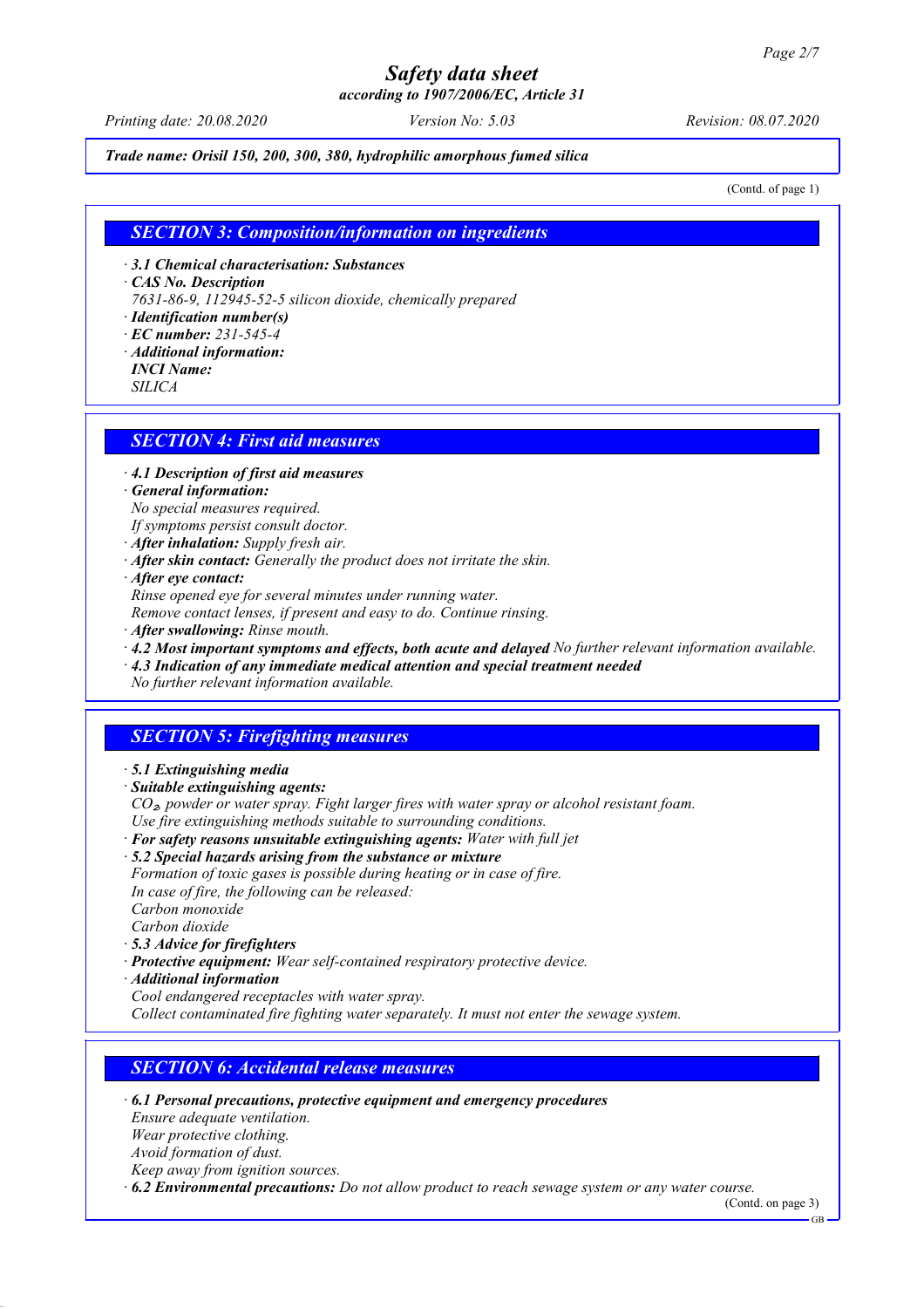*according to 1907/2006/EC, Article 31*

*Printing date: 20.08.2020 Version No: 5.03 Revision: 08.07.2020*

*Trade name: Orisil 150, 200, 300, 380, hydrophilic amorphous fumed silica*

(Contd. of page 2)

*· 6.3 Methods and material for containment and cleaning up: Pick up mechanically.*

*Dispose of the material collected according to regulations.*

*· 6.4 Reference to other sections*

*No dangerous substances are released.*

*See Section 7 for information on safe handling.*

*See Section 8 for information on personal protection equipment.*

*See Section 13 for disposal information.*

## *SECTION 7: Handling and storage*

*· 7.1 Precautions for safe handling Prevent formation of dust.*

*Any unavoidable deposit of dust must be regularly removed.*

*· Information about fire and explosion protection: Protect against electrostatic charges.*

*· 7.2 Conditions for safe storage, including any incompatibilities*

*· Storage:*

- *· Requirements to be met by storerooms and receptacles: Store only in the original receptacle.*
- *· Information about storage in one common storage facility: Store away from oxidising agents.*
- *· Further information about storage conditions: Store in cool, dry conditions in well sealed receptacles. Protect from humidity and water.*

*Protect from contamination.*

*· 7.3 Specific end use(s) No further relevant information available.*

## *SECTION 8: Exposure controls/personal protection*

*· 8.1 Control parameters*

*· Ingredients with limit values that require monitoring at the workplace:*

*CAS: 7631-86-9 silicon dioxide, chemically prepared*

*BOELV (EU) Short-term value: 0.1\* mg/m³*

*\*Respirable fraction*

*· DNELs*

#### *CAS: 7631-86-9 silicon dioxide, chemically prepared*

*Inhalative DNEL(long/systemic) 4 mg/m3 (Workers (Industrial/Professional))*

*· 8.2 Exposure controls*

*· Personal protective equipment:*

*· General protective and hygienic measures:*

*Do not eat, drink, smoke or sniff while working.*

*Keep away from foodstuffs, beverages and feed.*

*The usual precautionary measures are to be adhered to when handling chemicals.*

*· Respiratory protection: Use suitable respiratory protective device in case of insufficient ventilation.*

*· Protection of hands:*

*The glove material has to be impermeable and resistant to the product/ the substance/ the preparation. Selection of the glove material on consideration of the penetration times, rates of diffusion and the degradation.*

*· Material of gloves*

*Butyl rubber, BR Nitrile rubber, NBR PVC gloves*

(Contd. on page 4)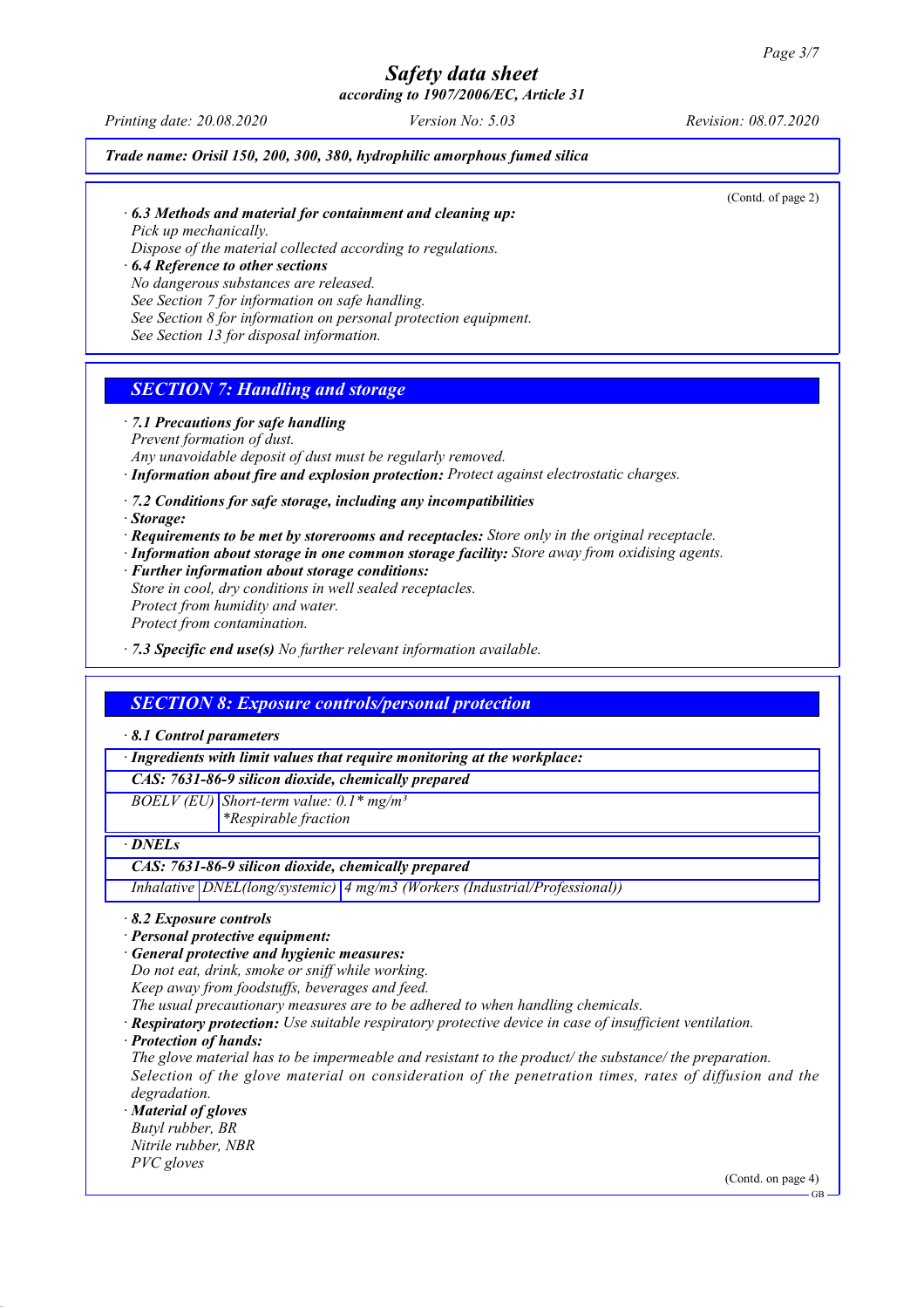*according to 1907/2006/EC, Article 31*

*Printing date: 20.08.2020 Version No: 5.03 Revision: 08.07.2020*

*Trade name: Orisil 150, 200, 300, 380, hydrophilic amorphous fumed silica*

(Contd. of page 3)

*The selection of the suitable gloves does not only depend on the material, but also on further marks of quality and varies from manufacturer to manufacturer.*

*· Penetration time of glove material*

*The exact break through time has to be found out by the manufacturer of the protective gloves and has to be observed.*

*· Eye protection: Safety glasses*

*· Body protection: Protective work clothing*

*· Limitation and supervision of exposure into the environment None*

## *SECTION 9: Physical and chemical properties*

| · 9.1 Information on basic physical and chemical properties<br><b>General Information</b> |                                                               |  |  |
|-------------------------------------------------------------------------------------------|---------------------------------------------------------------|--|--|
| $\cdot$ Appearance:<br>Form:                                                              | Powder                                                        |  |  |
| Colour:                                                                                   | <b>White</b>                                                  |  |  |
| $\cdot$ Odour:                                                                            | <b>Odourless</b>                                              |  |  |
| · Odour threshold:                                                                        | Not determined.                                               |  |  |
|                                                                                           |                                                               |  |  |
| $\cdot$ pH-value at 20 °C:                                                                | $3.5 - 5.5$                                                   |  |  |
| · Change in condition<br>Melting point/freezing point:                                    | $>$ 1700 °C                                                   |  |  |
| Initial boiling point and boiling range: Not applicable.                                  |                                                               |  |  |
|                                                                                           |                                                               |  |  |
| · Flash point:                                                                            | Not applicable.                                               |  |  |
| · Flammability (solid, gas):                                                              | Product is not flammable.                                     |  |  |
| · Ignition temperature:                                                                   | Not determined.                                               |  |  |
| · Decomposition temperature:                                                              | Not determined.                                               |  |  |
| · Explosive properties:<br>· Explosion limits:                                            | Product does not present an explosion hazard.                 |  |  |
| Lower:                                                                                    | Not applicable.                                               |  |  |
| <b>Upper:</b>                                                                             | Not applicable.                                               |  |  |
| · Oxidising properties                                                                    | No                                                            |  |  |
| · Vapour pressure:                                                                        | Not applicable.                                               |  |  |
| $\cdot$ Density at 20 °C:                                                                 | 2.2 $g/cm^3$                                                  |  |  |
| $\cdot$ Relative density                                                                  | Not determined.                                               |  |  |
| $\cdot$ <i>Vapour density</i>                                                             | Not applicable.                                               |  |  |
| $\cdot$ Evaporation rate                                                                  | Not applicable.                                               |  |  |
| · Solubility in / Miscibility with                                                        |                                                               |  |  |
| water:                                                                                    | Soluble.                                                      |  |  |
| · Partition coefficient: n-octanol/water:                                                 | 0.53 log POW (calculation, KOWWIN, v.1.67)<br>Not determined. |  |  |
| · Viscosity:                                                                              |                                                               |  |  |
| Dynamic:                                                                                  | Not applicable.                                               |  |  |
| Kinematic:                                                                                | Not applicable.                                               |  |  |
| $\cdot$ 9.2 Other information                                                             | No further relevant information available.                    |  |  |

(Contd. on page 5)

GB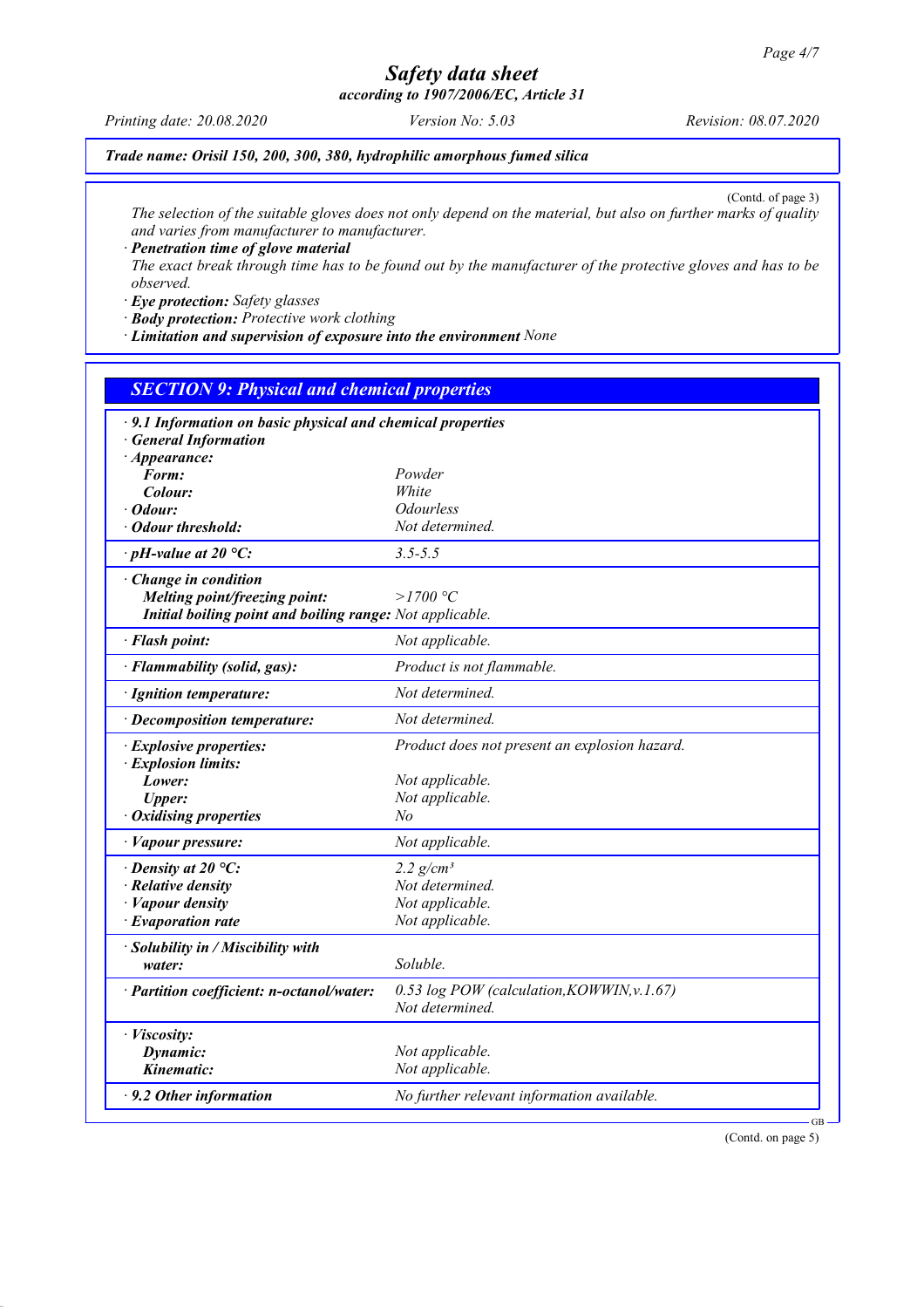*according to 1907/2006/EC, Article 31*

*Printing date: 20.08.2020 Version No: 5.03 Revision: 08.07.2020*

*Trade name: Orisil 150, 200, 300, 380, hydrophilic amorphous fumed silica*

(Contd. of page 4)

#### *SECTION 10: Stability and reactivity*

*· 10.1 Reactivity No further relevant information available.*

- *· 10.2 Chemical stability No decomposition if used and stored according to specifications.*
- *· Thermal decomposition / conditions to be avoided: No decomposition if used according to specifications.*
- *· 10.3 Possibility of hazardous reactions No dangerous reactions known.*
- *· 10.4 Conditions to avoid No further relevant information available.*
- *· 10.5 Incompatible materials: No further relevant information available.*
- *· 10.6 Hazardous decomposition products: No dangerous decomposition products known.*

#### *SECTION 11: Toxicological information*

*· 11.1 Information on toxicological effects*

*· Acute toxicity Based on available data, the classification criteria are not met.*

*· LD/LC50 values relevant for classification:*

### *CAS: 7631-86-9 silicon dioxide, chemically prepared Oral LD50 >5000 mg/kg (Rat) (OECD 401)*

| LD50 | $\vert$ >2000 mg/kg (Rabbit) |
|------|------------------------------|
|------|------------------------------|

*Inhalative LC50 (4h) >58.8 mg/L (Rat) (OECD 403, nominal)*

*· Primary irritant effect:*

Dermal

- *· Skin corrosion/irritation Based on available data, the classification criteria are not met.*
- *· Serious eye damage/irritation Based on available data, the classification criteria are not met.*
- *· Respiratory or skin sensitisation Based on available data, the classification criteria are not met.*

*· CMR effects (carcinogenity, mutagenicity and toxicity for reproduction) None*

- *· Germ cell mutagenicity Based on available data, the classification criteria are not met.*
- *· Carcinogenicity Based on available data, the classification criteria are not met.*

*· Reproductive toxicity Based on available data, the classification criteria are not met.*

- *· STOT-single exposure Based on available data, the classification criteria are not met.*
- *· STOT-repeated exposure Based on available data, the classification criteria are not met.*

*· Aspiration hazard Based on available data, the classification criteria are not met.*

## *SECTION 12: Ecological information*

- *· 12.1 Toxicity*
- *· Aquatic toxicity: Not applicable*

*· 12.2 Persistence and degradability Not applicable*

*· 12.3 Bioaccumulative potential*

*Due to the distribution coefficient n-octanol/water an accumulation in organisms is not expected.*

- *· 12.4 Mobility in soil No further relevant information available.*
- *· Additional ecological information:*
- *· General notes:*

*Negative ecological effects are, according to the current state of knowledge, not expected. Not hazardous for water.*

- *· 12.5 Results of PBT and vPvB assessment According to the results of its assessment, this substance is not a PBT or a vPvB.*
- *· 12.6 Other adverse effects No further relevant information available.*

(Contd. on page 6)

GB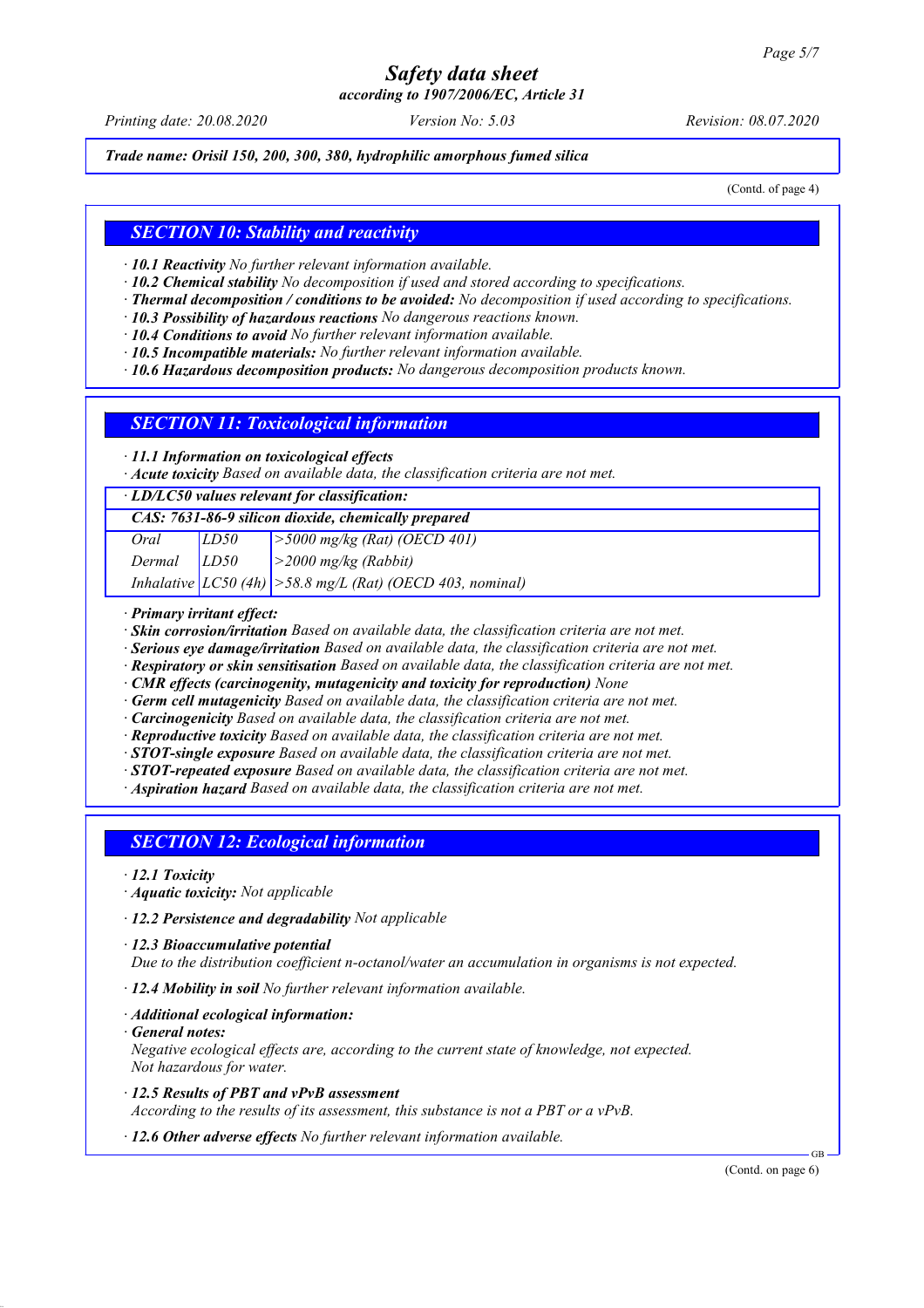*according to 1907/2006/EC, Article 31*

*Printing date: 20.08.2020 Version No: 5.03 Revision: 08.07.2020*

*Trade name: Orisil 150, 200, 300, 380, hydrophilic amorphous fumed silica*

(Contd. of page 5)

#### *SECTION 13: Disposal considerations*

*· 13.1 Waste treatment methods*

*· Recommendation: Must be specially treated adhering to official regulations.*

*· Uncleaned packaging*

*· Recommendation: Disposal must be made according to official regulations.*

| <b>SECTION 14: Transport information</b>                                                                           |                                                      |  |
|--------------------------------------------------------------------------------------------------------------------|------------------------------------------------------|--|
| $\cdot$ 14.1 UN-Number<br>· ADR/RID/ADN, IMDG, IATA                                                                | Void                                                 |  |
| $\cdot$ 14.2 UN proper shipping name                                                                               |                                                      |  |
| · ADR/RID/ADN, IMDG, IATA                                                                                          | Void                                                 |  |
| $\cdot$ 14.3 Transport hazard class(es)                                                                            |                                                      |  |
| · ADR/RID/ADN, IMDG, IATA<br>$\cdot$ Class                                                                         | Void                                                 |  |
| 14.4 Packing group<br>· ADR/RID/ADN, IMDG, IATA                                                                    | Void                                                 |  |
| 14.5 Environmental hazards:<br>$\cdot$ Marine pollutant:                                                           | No                                                   |  |
| $\cdot$ 14.6 Special precautions for user                                                                          | Not applicable.                                      |  |
| $\cdot$ 14.7 Transport in bulk according to Annex II of<br><b>MARPOL73/78 and the IBC Code:</b><br>Not applicable. |                                                      |  |
| $\cdot$ Transport/Additional information:                                                                          | Not dangerous according to the above specifications. |  |
| · UN "Model Regulation":                                                                                           | Void                                                 |  |

#### *SECTION 15: Regulatory information*

*· 15.1 Safety, health and environmental regulations/legislation specific for the substance or mixture*

*· Directive 2012/18/EU*

*· Named dangerous substances - ANNEX I Substance is not listed.*

*· DIRECTIVE 2011/65/EU on the restriction of the use of certain hazardous substances in electrical and electronic equipment – Annex II*

*None of the ingredients is listed.*

*· National regulations:*

*· Other regulations, limitations and prohibitive regulations*

*· Substances of very high concern (SVHC) according to REACH, Article 57 Not applicable*

*· 15.2 Chemical safety assessment: A Chemical Safety Assessment has not been carried out.*

#### *SECTION 16: Other information*

*This information is based on our present knowledge. However, this shall not constitute a guarantee for any specific product features and shall not establish a legally valid contractual relationship.*

(Contd. on page 7)

GB